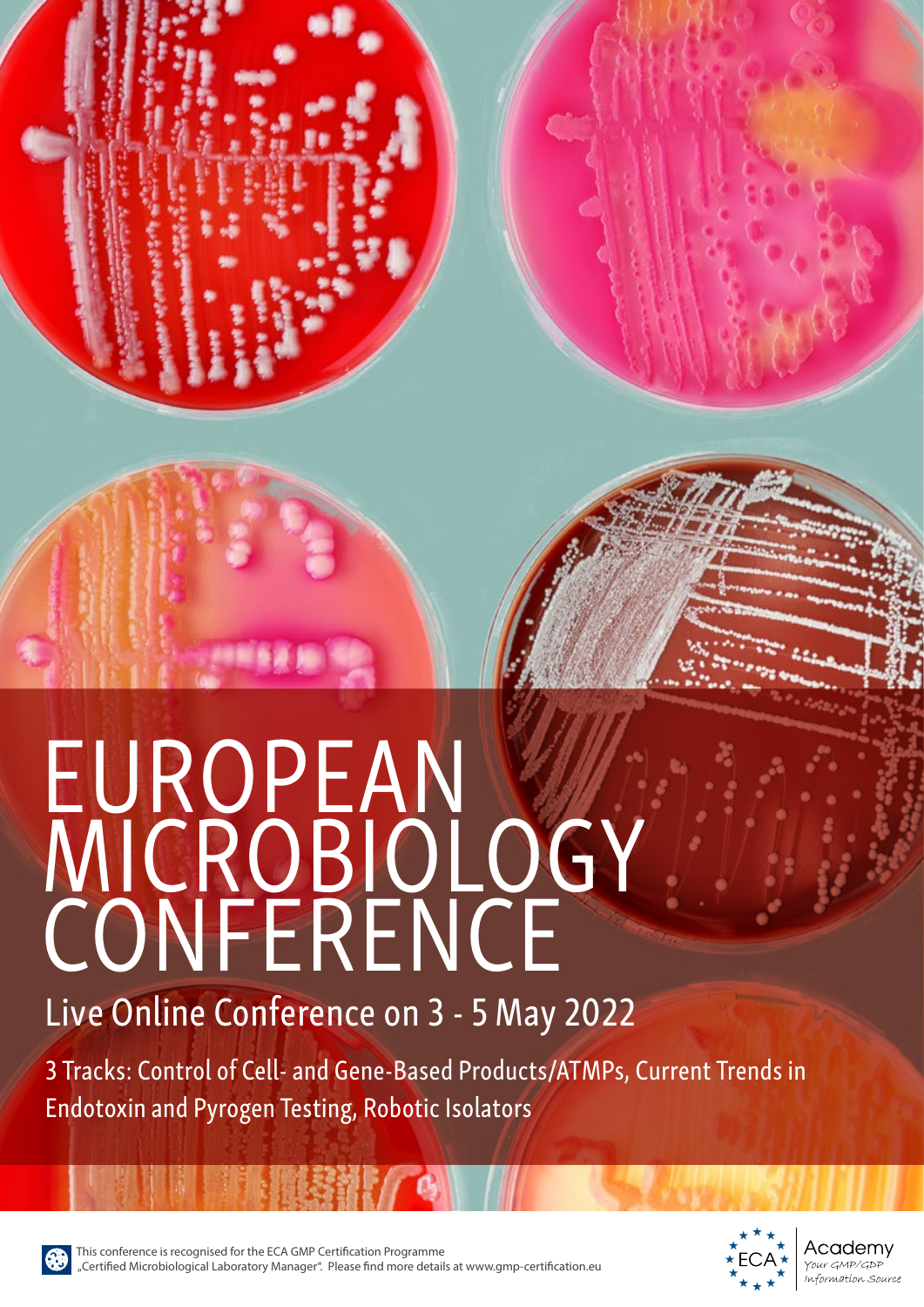# Background

In the current era, where conferences and seminars are mainly held online and virtually, new approaches and structures are needed to offer participants optimal value and expert input. Therefore, the ECA Academy has decided to offer the European Microbiology Conference 2022, which has been an integral part of the European conference landscape since 2008, in a special topic-focused format. During 2.5 days, 3 topics will be offered, which can be booked individually or in combination.

# Microbiological Control of Cell- and Gene-Based Products/ATMPs | 03 May

#### **Objectives**

The number of cell-, tissue- or gene-based advanced therapy medicinal products (ATMPs) in research, development and production is steadily increasing. Due to the very different characteristics of the biological materials, the often small batches, the limited shelf life or the bio-safety requirements of the manufacturing environment, conventional control methods can often only be used to a limited extent. Alternative approaches for microbiological control, independent whether we are talking about sterility testing, endotoxin detection or others, are often necessary for such products.

The following conference will provide insight into how pharmacopoeias deal with this, the experiences and expectations of regulatory authorities and how microbiological control and testing strategies and methods are implemented in industry and laboratories. During the Q&A-session you will also have the opportunity to ask the speakers your individual questions.

#### Target Audience

This track provides information for all industry, authority or laboratory personnel involved in the microbiological control of cell and tissue products or gene therapeutics.

#### **Highlights**

- EP and USP Pharmacopoeial Aspects
- Bacterial and Viral Safety
- **Alternative Sterility Testing**
- Control of mRNA Products

#### **Moderators**

Dr Sven M. Deutschmann, Roche, Chair of the ECA Pharmaceutical Microbiology Working Group & Axel Schroeder, Concept Heidelberg

Welcome and and Organisationals

*Axel H. Schroeder, Concept Heidelberg*

#### Introduction - Overview ATMPs -MTS / MTO-Products *Dr Sven M. Deutschmann, Head of gASAT "Adventitious Agents Testing &*

*Alternative Microbiological Methods" Roche Diagnostics, Germany*

#### E2E Perspective to the Identification of Pre-cQAs of GT products

*Dr Roland Pach, Global Analytical Expert CGT & External Collaborations, F. Hoffman – La Roche, Switzerland*

#### European Pharmacopoeia Perspective

*Solène Le Maux, Scientific programme manager - European Directorate for the Quality of Medicines & Healthcare (EDQM) chez Conseil de l'Europe, France*

Introduction to the new USP Chapter on Microbial Control Strategies for Cell and Gene Therapy Products *Dr David Rösti, Global Subject Matter Expert, Novartis Switzerland*

#### Bacterial Safety of ATMP

*Dr Oleg Krut, Head section Microbiological Safety, Paul-Ehrlich-Institut, Federal institute for Vaccines and Biomedicines*

#### An Alternative Sterility Testing Approach

*Joseph Pierquin, Chief Technical Officer, RedBerry, France*

#### Viral Safety Concepts for ATMPs

*Dr Johannes Blümel, Head of Virus Safety Section, Paul-Ehrlich-Institut, Federal institute for Vaccines and Biomedicines*

#### Contamination Control of Therapeutic Virus Production

*Dr Michael Ruffing, SME Adventitious Agents Biologicals, Boehringer Ingelheim*

#### Microbial Control Strategy for Autogene Cevumeran a cell-free, individualized, mRNA based ATMP

*Friedrich von Wintzingerode, PhD, Microbiology and QC Lead Individualized Therapies*

#### Aseptic Process Validation in the Cocoon® Platform

*Laura Sands, Head of Regulatory Affairs Personalized Medicine, Lonza*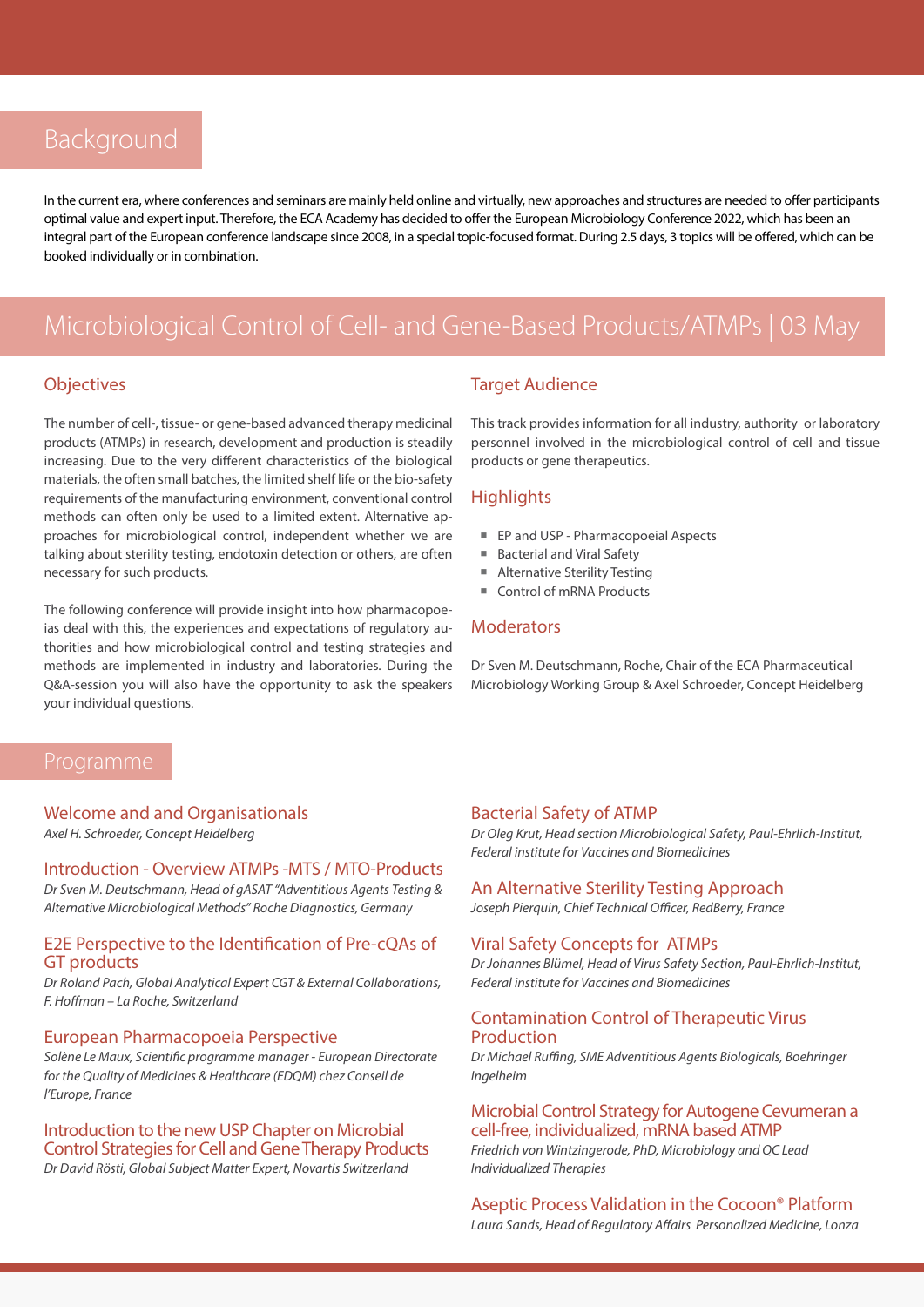# Current Trends in Endotoxin and Pyrogen Testing | 04 May

#### **Objectives**

For several years now, the field of endotoxin and pyrogen testing has been subject to a high pressure of change. Especially in Europe, also as a consequence of the 3R strategy of the European Union, alternative test methods have found their way into pharmacopoeias. The comparison of existing methods and alternative test methods, the experiences with pitfalls and possibilities but also limitations still leads to a lively discussion.

Learn about the latest trends and developments in this conference. International experts from industry and laboratories as well as representatives from EDQM will report on current requirements, implementation in practice, establishment of new methods and where these can also be a challenge.

#### Target Audience

This track provides information for all industry, authority or laboratory personnel involved in endotoxin and Pyrogen testing and implementation of detection methods.

#### Welcome and Organisationals

*Axel H. Schroeder, Concept Heidelberg & Johannes Reich, Microcoat*

#### European Pharmacopoeial Requirements and **Perspectives**

*Emmanuelle Charton, Head of Division B, European Pharmacopoeia Department, EDQM, Council of Europe*

# The impact of endotoxin masking on the removal of endotoxin during manufacturing of a biopharma- ceutical drug product

*Jessica Stolzenberger, Head of Laboratory, Late Stage DSP Development, Boehringer Ingelheim*

#### Challenges of endotoxin detection during development of a novel VLP

*Callum Scott, Technical Transfer and Formulations Development Manager, Allergy Therapeutics UK*

#### Validation of the Monocyte Activation Test for GMP Release Testing

*Jonas Van den Berg, Global Quality Manager Roche Diagnostics, Germany*

#### Examples for a Potential Global Endotoxin and Pyrogen Test Strategy

*Christoph Hansy, Global Microbiology Management, Takeda, Austria*

#### **Highlights**

- Pharmacopoeial Background
- Endotoxin Removal
- Detecion in Novel Products
- Assessing Performance with Real Contamination
- Analyzing Endotoxin in Complex Samples
- MAT Experiences

#### **Moderators**

Dr Johannes Reich, Managing Director, Microcoat, Member of The ECA Pharmaceutical Microbiology Working Group Advisory Board & Axel Schroeder, Concept Heidelberg

#### Experience with the Shelf Life/Stability of the Control Standard Endotoxin (KSE)

*Patrick Koch, Senior Scientist Microbiological Quality Control, ThermoFisher, Switzerland*

#### Analyzing Endotoxin in Complex Samples

*Luisa Burgmaier, PhD Student, University of Tübingen, Clinic of Thoracic, Cardiac and Vascular Surgery, Clinical Research Laboratory, Tübingen, Germany*

## Nanoparticles and Test Interference in BET

*Speaker to be announced*

#### Importance of Formulation when Assessing Performance with Real Contamination

*Alan Hoffmeister, Charles River Laboratories, Senior Global Technology and Market Development Manager, UK*

#### rFC Implementation Strategy and Endotoxin Technology Roadmap in Sanofi Pasteur

*Thierry Bonnevay, Global Microbiology Analytical Expert, Sanofi Pasteur*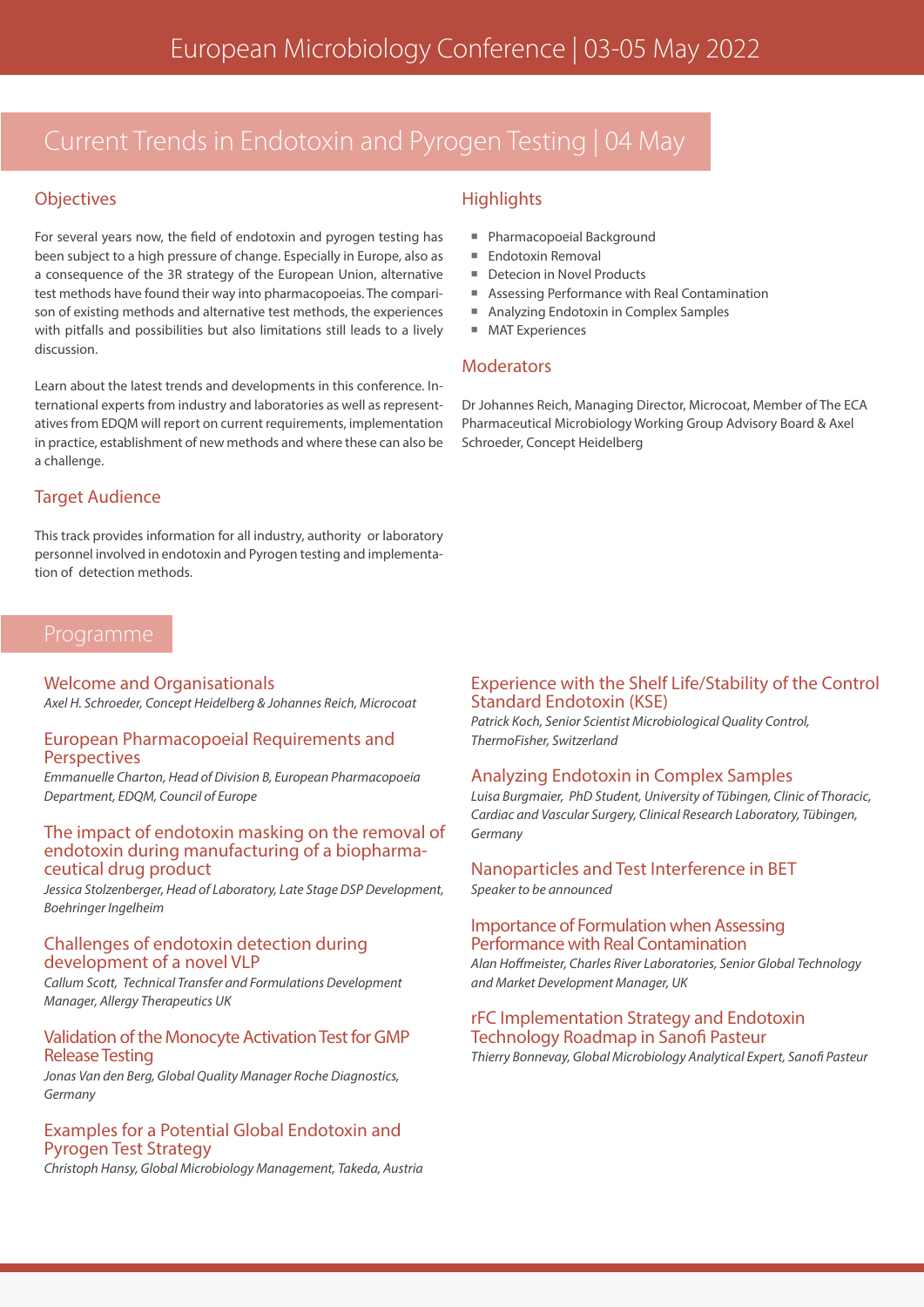# Robotic Isolators – Challenges and Modern Monitoring Systems | 05 May

## **Objectives**

Aseptic production has always been complex and cost-intensive and the risk of contamination high. To minimise the risks, the techniques used have become increasingly sophisticated, from simple cleanrooms, sterile workbenches and RABS to the classic isloators. With the new possibilities of automation, digitalisation and rapid microbiological methods, there are currently even more opportunities to minimise contamination risks and optimise processes. This also, or especially, plays a role in the production of novel therapies with biological starting materials, which often have small batch sizes.

One possible method is the use of modern isolators, without gloves, automated and in combination with modern real time or online monitoring systems. However, when establishing such systems, the user is faced with the challenge that the currently valid regulatory requirements were often oriented towards the previous systems and are difficult to apply across the board for modern systems, either because given limits were derived from the less sensitive systems or because comparability of the results is difficult or impossible to achieve due to the different methodologies.

This workshop will provide an insight into the view of a GMP inspector, an introduction to available techniques and systems, as well as industry experience in implementation and the hurdles that may be encountered in regulatory acceptance.

### Target Audience

This track provides information for all industry, authority or laboratory personnel involved in the qualification of isolator systems and the implementation of modern monitoring systems

### **Highlights**

- Technical Principles of Robotic/Gloveless Isolators
- Challenges of Modern Monitoring
- **Implementation Experiences**
- **Inspectors Point of View**
- Perspective and Experience of Recent Inspections

### Moderators

Dr. Wolfang Eder, Roche Diagnostics, & Axel Schroeder, Concept Heidelberg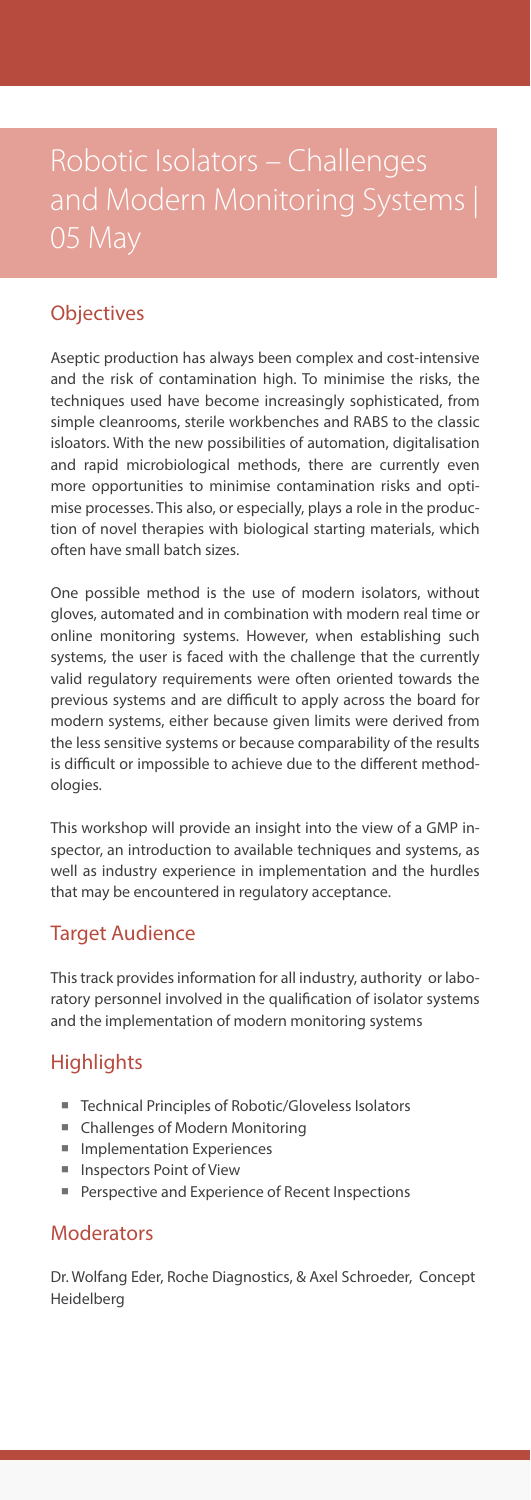#### Technical Principles and Challenges

## *Short Presentations about Robotic Isolator Systems*

- **Functional principle and background** *Christian Siegmund, Network Technical Implementation Lead for Modular Gloveless Isolator Filler F. Hoffmann-La Roche, Switzerland*
- Challenges in Aseptic Filling *Thomas Thurn, Director Drug Product Clinical Supply Chain Cilag, Switzerland*
- Robotic Fill & Finish *Ute Schleyer, Project Manager Site and Plant Development, Vetter, Germany*

#### Challenges and Hurdles – Modern Monitoring in Isolators and Implementation Experiences with Authorities

*Short Presentations on current Experiences*

- Monitoring for Viables in Closed Robotic Isolators *Winnie Madsen, Isolator filler specialist, Novo Nordisk, Denmark*
- Health Authority Expectations Regarding Gloveless Isolator Implementation *Kevin Gadient, Senior Director Manufacturing Operations, Emergent, USA*
- **Process Controls for Gloveless Isolator Systems** *Hoang Phan, Network Technology Lead Genentech, USA*
- Challenges and requirements during introduction of a continuous monitoring system for viable particles in a new robotic filling line

*Ruth Barensteiner, Principal Scientist Compliance, Cilag, Switzerland*

#### Personal View and Expectations of a GMP Inspector

*Dr Daniel Müller, GMP Inspector Local Government of Baden Württemberg, Germany*

#### CMO Perspective and Experience of Recent Inspections

*Youwen Pan, WuXi Biologics, China*

#### Panel Discussions and Q&A with Speakers and **Experts**